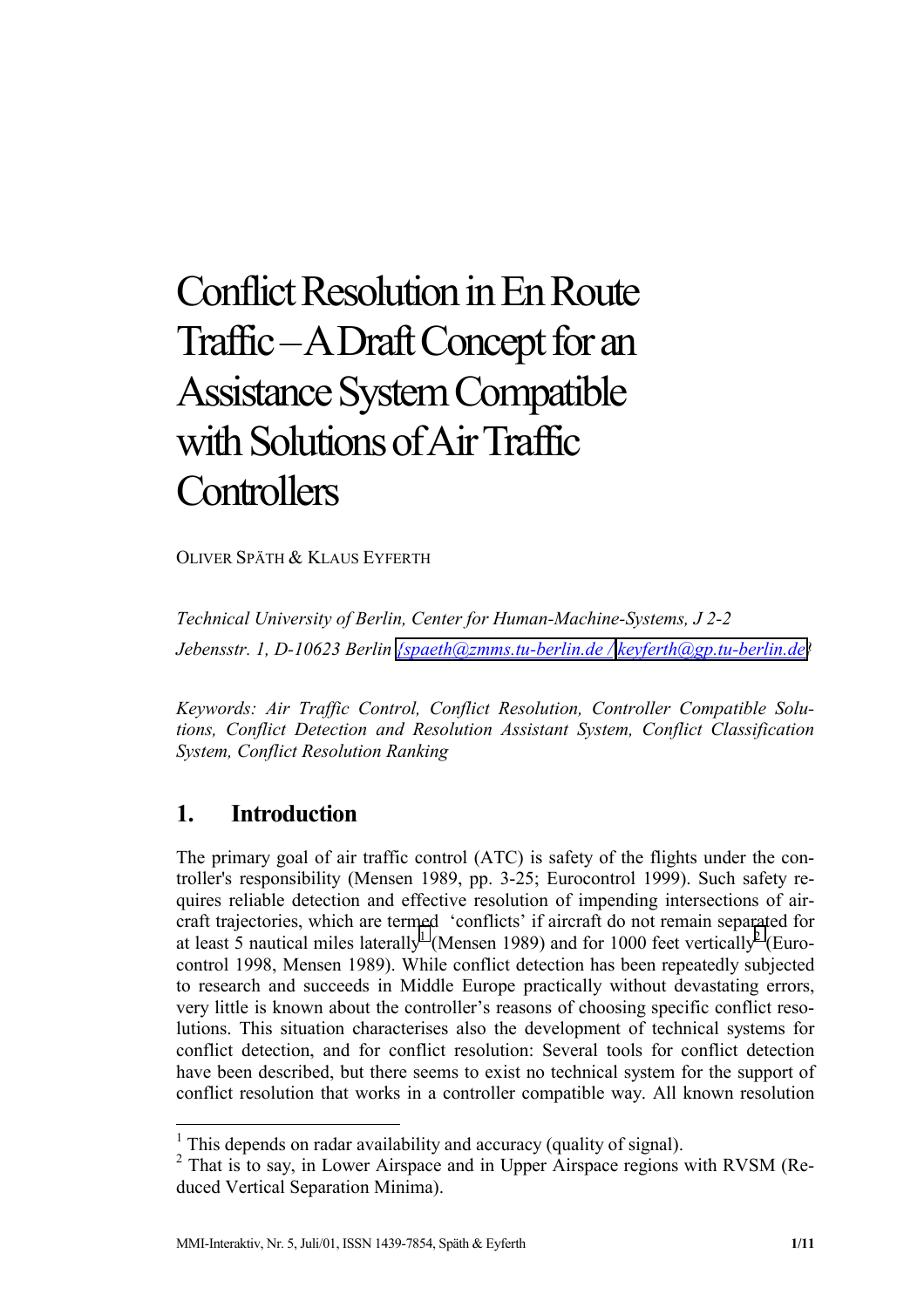tools work on the basis of mathematically optimising techniques (e.g. genetic algorithms, cf. Durand & Alliot 1997; Granger, Durand & Alliot 2001) and produce interesting solutions from the mathematical viewpoint, but are mostly not accepted by controllers in a real Air Traffic Control environment.

In inquiries of our research group (Fricke, Jungermann & Eyferth 2000; Fricke, Hüttig, Jungermann, Eyferth, Friesdorf, Timpe 2001), experienced controllers proved to be quite reluctant to accept proposals for conflict resolutions mediated by a system that proposed an intervention for a given conflict after calculating the feasibility of a multitude of trajectories resulting from alternative resolutions. Apparently, controllers rely on quite specific criteria in selecting one of the aircraft involved for intervention, and in choosing an appropriate change of its trajectory. They do not accept proposed solutions neglecting these criteria. This discrepancy between a technically calculated conflict resolution and the corresponding strategy of experienced controllers suggests a new approach.

In the following chapter we will sum up all alternatives for solving an obvious conflict. Then, the criteria discerning the functional quality of alternative solutions will be discussed, including the problem of optimising the screening of all alternatives. In the fourth paragraph we will depict our model of strategies for conflict resolution, generalising our observations of the controllers' solutions in such a way that a comprehensive algorithm results for a computerised support system, which is in accordance with the expectations of controllers. This algorithm will be described in the fifth paragraph.

## **2. Alternatives of Conflict Resolution**

Controllers have different ways to handle the situation of two aircraft which approach each other, threatening to fall short of minimal distance requirements. Very rarely a controller will change the course of both conflicting partners. An alternative trajectory for one of the planes will be chosen by changing either the flight level, the speed, or the heading. Changing the course by the instructions to climb, to descent, or to change the speed does not change the projection of the course on the radar screen. However, any change of the heading results in a visible deviation from the planned trajectory and this leads to the following consequences:

- 1. The flight plan, defined by way points, becomes now invalid. Therefore the corresponding flight plan data on the flight strip planned in advance become invalid for further prediction of the flight path.
- 2. The flight requires at least one further instruction leading back to the planned route,
- 3. Additional mental effort and attention are required for controlling this flight, since the planned way points and the corresponding 'times over' are not available any longer for control, and new conflicts may arise if the second instruction should be retarded.
- 4. In many cases time and position of the entrance of the changed flight in the adjacent sector have to be negotiated with the respective controller.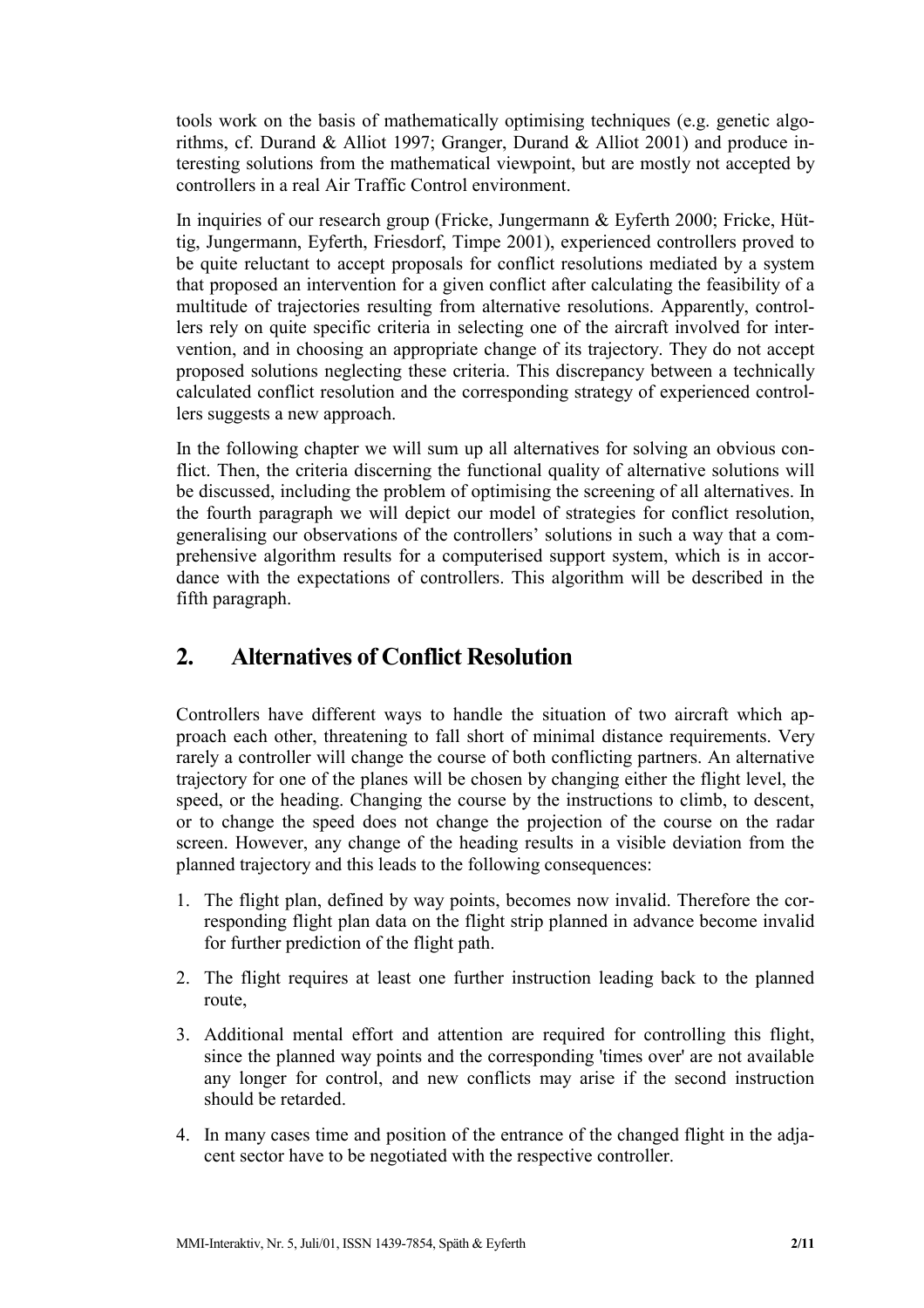An alternative to changing single flight parameters renders the more complex 'direct routing', allowing for heading directly to a distant way point, or even to the approach of the destined airport. This instruction avoids some of the problems of other heading changes, though it also implies a lateral change of the trajectory.

For a couple of years air traffic control has used 'directs' as standard routing alternatives, avoiding a second instruction for the return to the planned route. The input of directs are provided and supported by flight management systems in modern aircraft. However, directs have to be negotiated in many cases with the adjacent sector controller.

As said before, nearly always the course of only one partner of an impending conflict will be changed. Therefore, the decision which one of the conflicting flights should be changed, deserves special consideration. A conflict resolution, acceptable to all participants, presupposes primarily the selection of the flight to be manipulated, and secondly the choice of the parameters of this flight that should be changed. Today, air traffic control is seen as a service provider to airlines and to their customers that expect efficient and individual treatment.

In order to meet the demands of air traffic control, a multitude of flight characteristics have to be taken into account for conflict resolution. The safety of air traffic, its economy and the chance to adapt the given control procedures to the steadily increasing frequencies of air traffic demand unanimously a system of conflict resolution strategies. In the following sections we will propose such a system.

### **3. Dimensions and criteria for conflict resolution**

Which alternatives will be considered by the controllers depends completely on the momentary traffic situation. For this reason we conducted an inquiry (Fricke, Jungermann & Eyferth 2000; Fricke et al. 2001) during a sequence of simulated frequent conflict situations to determine which parameters are used to argue about the best solution. The following parameters have been found:

Conflict Resolution =  $f$  ( destination,  $*$ 

 aircraft (a/c) performance, \* vertical distance to sector boundary \* (ability to climb due to sector), lateral distance to sector boundary, attention stress, coordination effort, motivation, sectorload, weather, procedures with adjacent sectors, distance between conflicting a/c, time to separation minima undershooting, airline, more...  $)$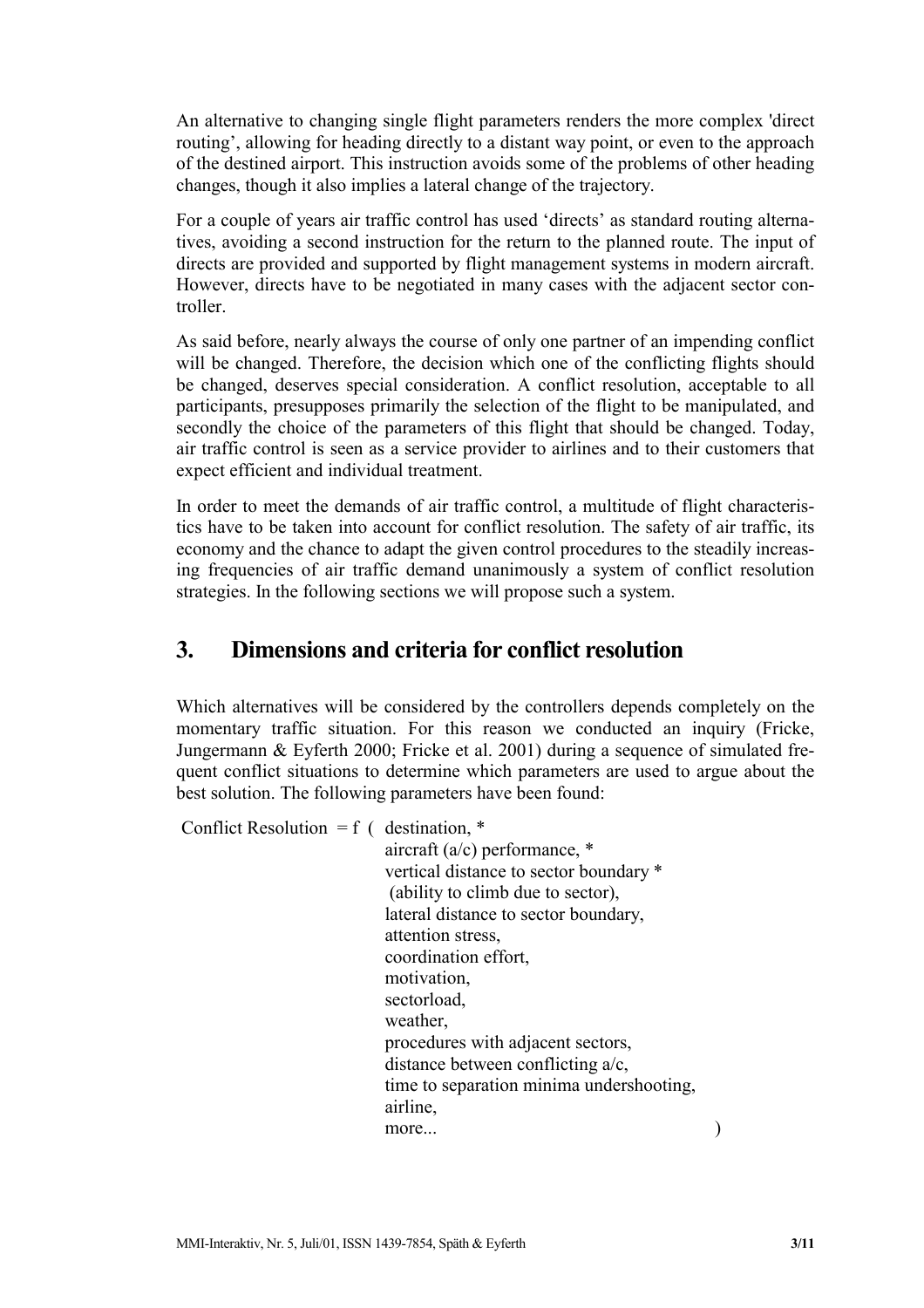The three parameters marked with asterics (\*) were judged to be of dominant importance. A special role will be assigned to these parameters in the conflict model, which we will describe in the next chapter. The most important input is 'destination', since this parameter determines the feasibility of further climb or descent and direction under a long term perspective. The actual chance of an aircraft to climb depends on the given sector structure, and on technical performance characteristics which can only be guessed by the controller according to his experience, except he would request such information from the pilot via radio communication. In future air traffic management systems the specific performance parameters of a given airplane will be kept available by data link (D/L). The climbing parameter is indispensable for the decision which of the conflicting courses should be manipulated, since for some planes climbing may be temporary impossible due to actual gross weight, while others may even prefer a step climb.

The knowledge of the vertical distance to the sector boundary was mentioned by the controllers as an important fact, since in the considered sector, which belongs to the lower airspace, domestic flights are not allowed to climb to the upper airspace in order to minimize coordination efforts between upper and lower sector for short distances. Due to this fact, climbing solutions can be dismissed a priori for aircraft flying on the top level of the sector.

For a systematic treatment of conflict resolution it is important to realize that not all parameters are independent from each other. The feasibility of a solution depends, for instance, on the temporal distance between the conflicting partners. A moderate change of heading is possible only if this distance between the aircraft is still large. The closer the partners are to each other the more considerable a change of the lateral course has to be. A distance of 10 nautical miles (nm) may, in the case of crossing traffic, leave not enough time for quite a number of solutions, which may however work perfectly, if 10 nm are left, in the case of catch up traffic. Generally, there exists practically no chance to develop a general mathematical formula for optimal solutions since each situation is characterized by always new combinations of temporal, spatial, and technical parameters. It seems more promising to construct a classification of situations and to provide for each situational class a number of conflict solutions which are valid for a fixed temporal distance to the timing of an impending conflict.

In our conceptual model we decided to optimize by time and not by geographic distance. All solutions are timed 12 minutes before the aircraft fall short of the legal minimal distance. This timing was chosen according to the results of an experiment determining the times of conflict recognition and conflict resolution under numerous conditions (Fricke, Jungermann & Eyferth 2000; Fricke et al. 2001). Nearly all resolutions were realized only in the last 12 minutes before falling short of the minimal distance, the vast majority occurred in the interval between 12 and 7 minutes. It seems plausible to adjust a system assisting conflict solutions rather to the timing of these actions than to the timing of conflict recognition.

#### **4. The conceptual model**

As we argued above, devising a general, weighted formula optimizing conflict resolutions for all temporal, situational and technical conditions seems neither feasible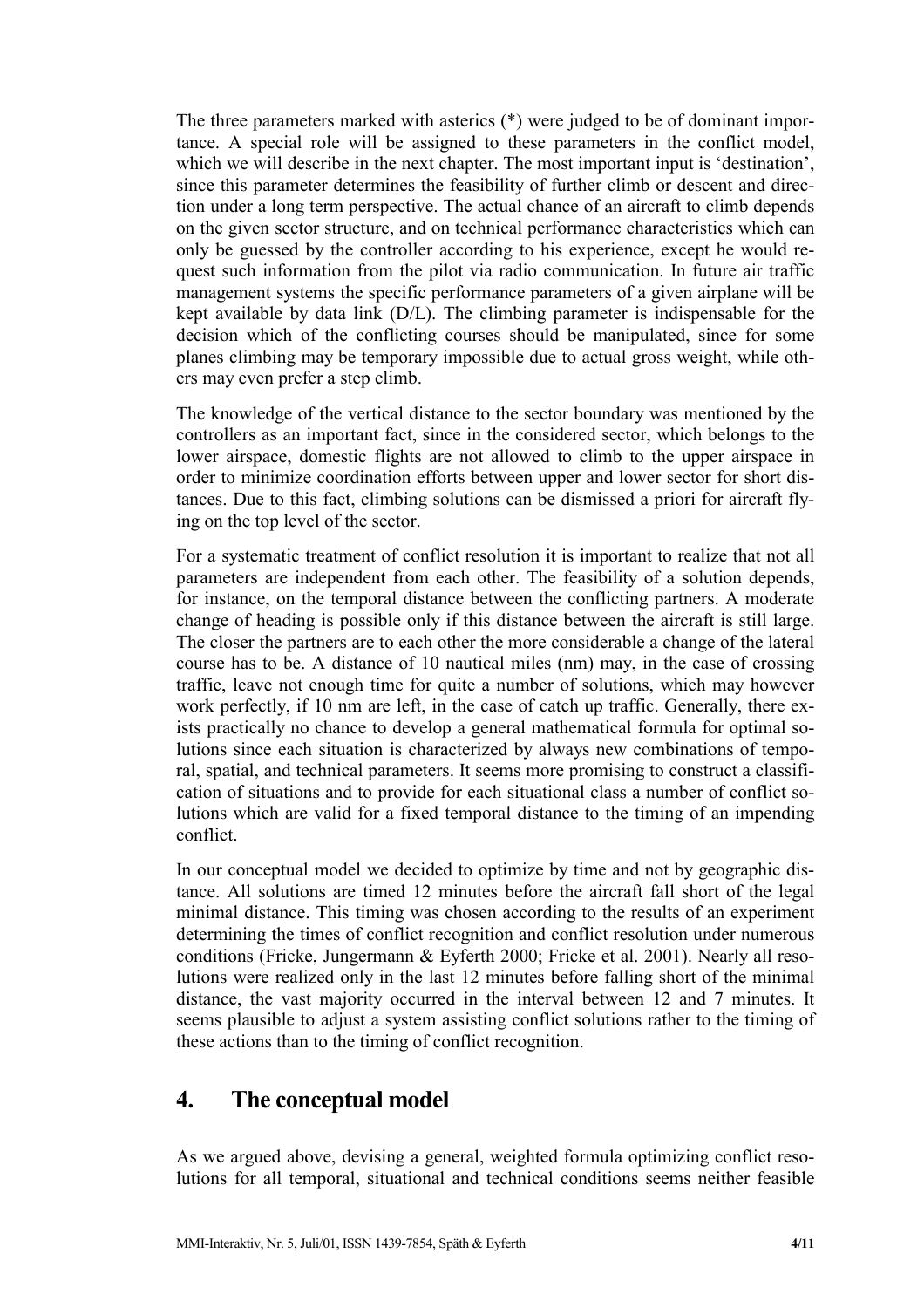nor possible. Therefore in this chapter we will expand the Eurocontrol conflict classification (cf. table 1; Eurocontrol 1996 in Bierwagen 1999, p. 51) by adding the before mentioned criteria which proved empirically most relevant, which are destination, and performance characteristics or vertical sector limits, both defining the aircraft's chance to climb.

| Typ of conflict   | direction | pair of a/c    |                |
|-------------------|-----------|----------------|----------------|
|                   |           | $a/c$ 1        | $a/c$ 2        |
| Typ of conflict 1 | same      | same level     |                |
| Typ of conflict 2 | same      | climb/ descent | at level       |
| Typ of conflict 3 | same      | climb/ descent | climb/ descent |
| Typ of conflict 4 | crossing  | same level     |                |
| Typ of conflict 5 | crossing  | climb/ descent | at level       |
| Typ of conflict 6 | crossing  | climb/ descent | climb/ descent |
| Typ of conflict 7 | opposite  | same level     |                |
| Typ of conflict 8 | opposite  | climb/ descent | at level       |
| Typ of conflict 9 | opposite  | climb/ descent | climb/ descent |

*Table 1:* Eurocontrol Conflict Classification (Eurocontrol 1996 in Bierwagen 1999, p. 51)

These criteria constitute the three dimensions of our classification scheme that will be represented as a cube (cf. figure 1). This cubic space is divided in sub-cubes, each representing a combination of parameters characterizing a specific type of conflict. The parameters characterizing the sub-cubes are systematically repeated over the axes of the total cube, depicting always four relations between two conflicting partners.

For instance, in the case of catch up conflicts on the dimension 'destination' the following combinations are provided as alternatives:

- the plane in front and the plane behind are both close to destination,
- the plane in front is close to, the plane behind is farther from destination,
- the plane in front is farther from, the plane behind is close to destination,
- both planes are far from destination.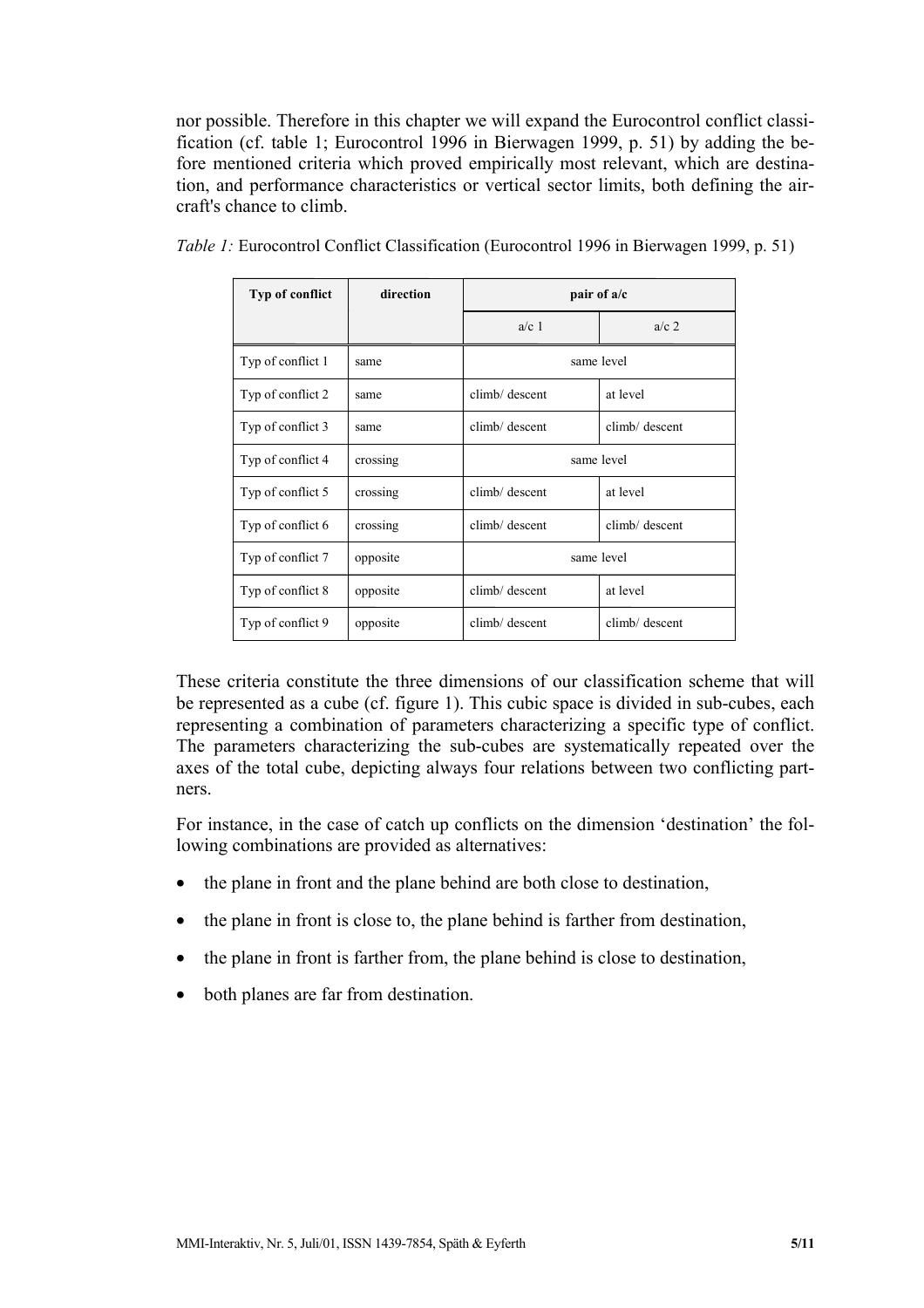

*Figure 1: Conflict Classification Cube* 

In a corresponding way four parameter combinations are devised for the other two dimensions referring to the ability of both planes to climb. As a consequence, for every combination of parameters there exists always one and only one sub-cube. It is the decisive concept of this model to provide for each sub-cube a ranked list of conflict resolutions. These lists refer always to a specific pair of aircraft involved in an impending conflict, without taking into account the surrounding traffic. This elaborated conflict classification drastically narrows the space for searching solutions. Irrelevant options, as for instance impossible orders to climb, are excluded and the most feasible options are focused. It is obvious that the lists of preferred solutions for the numerous sub-cubes, and the differentiation of the model according to further parameters (mentioned in chapter 3) will afford extended tests of feasibility.

## **5. The comprehensive algorithm**

In the following paragraph the capability of the conflict classification system described above will be illustrated in the context of a complex traffic environment. An eligible Medium Term Conflict Detection (MTCD) is the presupposition for an adequate conflict resolution assistance system. Our algorithm (cf. figure 2) of the conflict detection tool starts by reducing the complex traffic scenario to an isolated conflict situation, regarding just the two conflicting aircraft.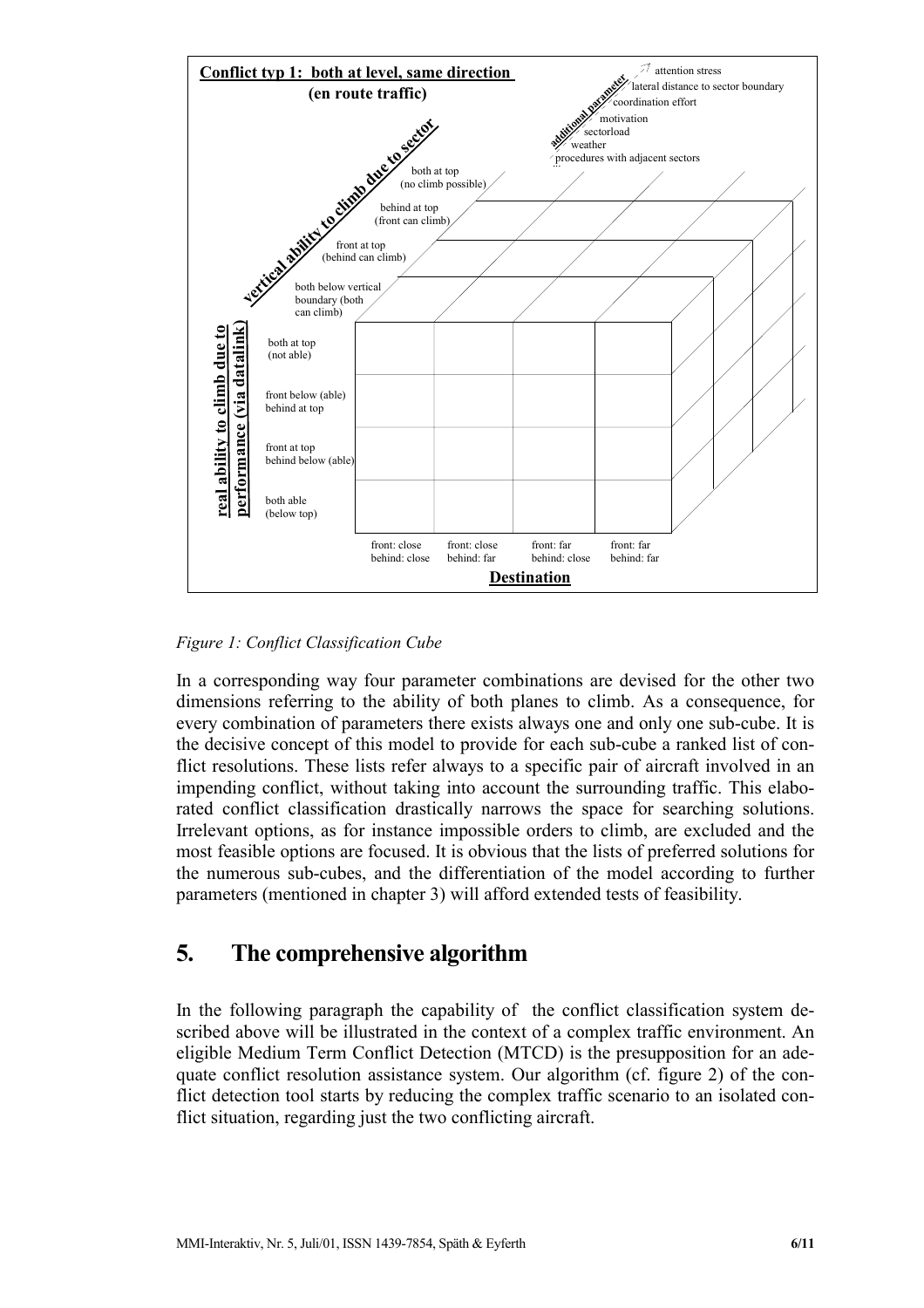

*Figure 2: Conflict Resolution Model* 

The specific features of the conflict situation lead to an unique sub cube, containing the demanded resolution list. The top ranked solution in that resolution list is the first element to be considered. By means of a fast-time simulation tool the primary solution will be checked by the MTCD for future conflict situations. Desirable as a consequence of the applied solution is a conflict free situation, at least for a certain predetermined amount of time. In case of an induced conflict within a short period of time, the simulated solution will be abandoned and the next element in line will be picked. If the result of the verification for choosing a conflict free solution is satisfying, a verification of further conflict characterizing dimensions has to take place.

These boundary conditions can be pictured as the remaining elements of the conflict resolution function presented in chapter 3. In different steps the boundary conditions will be examined for compatibility to the complex traffic situation, e.g. sector load, coordination procedures to adjacent sectors or weather. The entire algorithm has to be passed successfully before an air traffic control clearance advisory will be transmitted to the concerned controller.

As just mentioned, the controller who is responsible for his assigned sector, has still the possibility to disapprove the advised clearance. A more detailed presen-

tation of the algorithm will be given in the appendix 1a and 1b. It may be recognized in appendix 1a, that there exists for all 9 Eurocontrol conflict classes an explicit cube with it's sub cubes. In appendix 1b it is shown that induced conflicts with a timing more than 30 min. will not be abandoned, because the further the predicted conflicts appear in the future the less is the forecasted accuracy. Without this method the expected complex traffic scenarios which will always induce conflicts after a certain period of time would automatically lead to rejection of all recommended solutions.

As the next step the verification of the boundary conditions will take place. The required termination criteria for each condition to be controlled stem from the resolution list and are linked to every single solution from the list. Is for example a heading solution the favorite conflict free solution on that resolution list, then it is applicable only up to a certain sector load, because heading solutions (as before mentioned) require a lot of attention which leads to mental stress. In case the termination criteria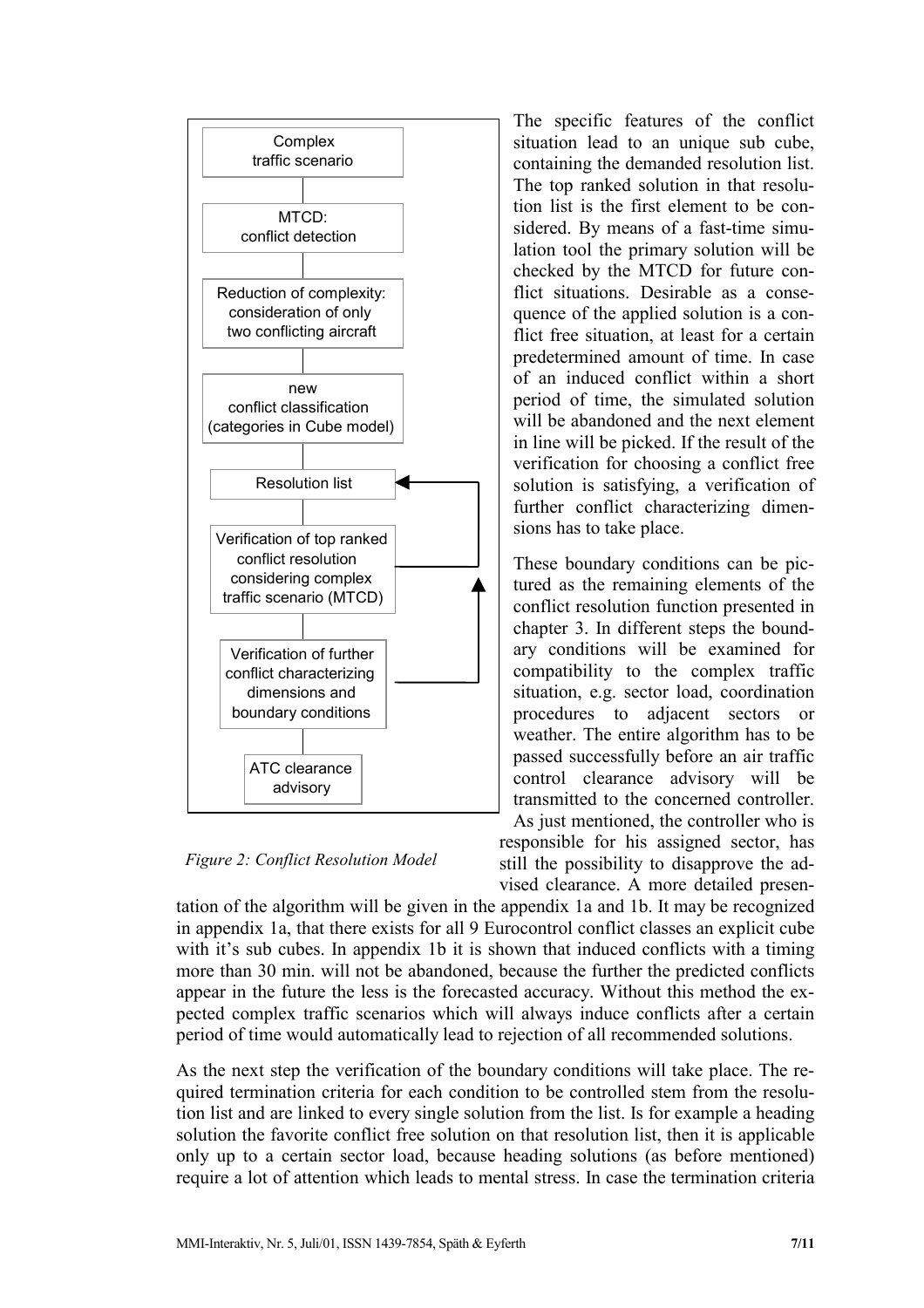is greater or equal to the threshold value for sector load that certain solution will be condemned and the next in list will be checked for induced conflicts. All solutions which produce new conflicts within the next 8 min. will be condemned immediately and the next element of the resolution list will be examined. All solutions that induce conflicts within the next 8 till 30 min. will evoke a simulation with a variation of the new conflict partner under the primary goal that the new conflict partner has no disadvantage due to the trajectory change. The question which of the listed elements in the conflict resolution formula should be proofed as boundary criteria is still open and requires further inquiries.

The proceeding to reduce the complexity first, search for a predetermined resolution list in a new classification system second and bringing back the considered conflict into reality step by step by means of boundary conditions verification third appears to be an appropriate way to cope with this complex problem. This procedure is based on the idea, that an optimal solution for an isolated conflicting pair of aircraft has to be valid for a complex traffic scenario as well, if the solution has no bad effects on other participating aircraft.

#### **6. Summary**

A comprehensive classification of conflicts between aircraft has been developed as a basis of a future assisting system for en route conflict resolutions of air traffic controllers. As suggested by results of empirical studies with air traffic controllers, three parameters were added to the EUROCONTROL conflict classification. These three parameters are 'destination', and the capability of the aircraft to climb, as seen under two independent aspects: first, the climbing capability determined by the aircraft's momentary performance characteristics, secondly, the aircraft's distance from the upper sector limit. Since the controller's order to climb provides usually the most feasible alternative to the momentary trajectory, these three parameters optimally support the choice of the aircraft that should be altered in its trajectory. A model of conflict resolution operating on this classification is proposed. It is indicated that it is necessary to construct feasible solutions for all instances of the conflict classification to precede to a functional assisting system.

#### **7. References**

- Bierwagen, T. (1999): Kognitive Prozesse von Fluglotsen bei der Konflikterkennung: Modellierung und Implementierung. ZMMS Spektrum Band 9. Sinzheim: Pro Universitate Verlag.
- Durand, N., Alliot, J.-M. (1997), Optimal Resolution of En Route Conflicts, <http://atm-seminar-97.eurocontrol.fr/durand.pdf>
- Eurocontrol (1996): The Eurocontrol airspace model: an introduction for potential users. Bretigny-sùr-Orge: Eurocontrol Experimental Center.
- Eurocontrol (1998): Reduced vertical Separation Minimum: RVSM, Brussels: Eurocontrol External & Public Relations.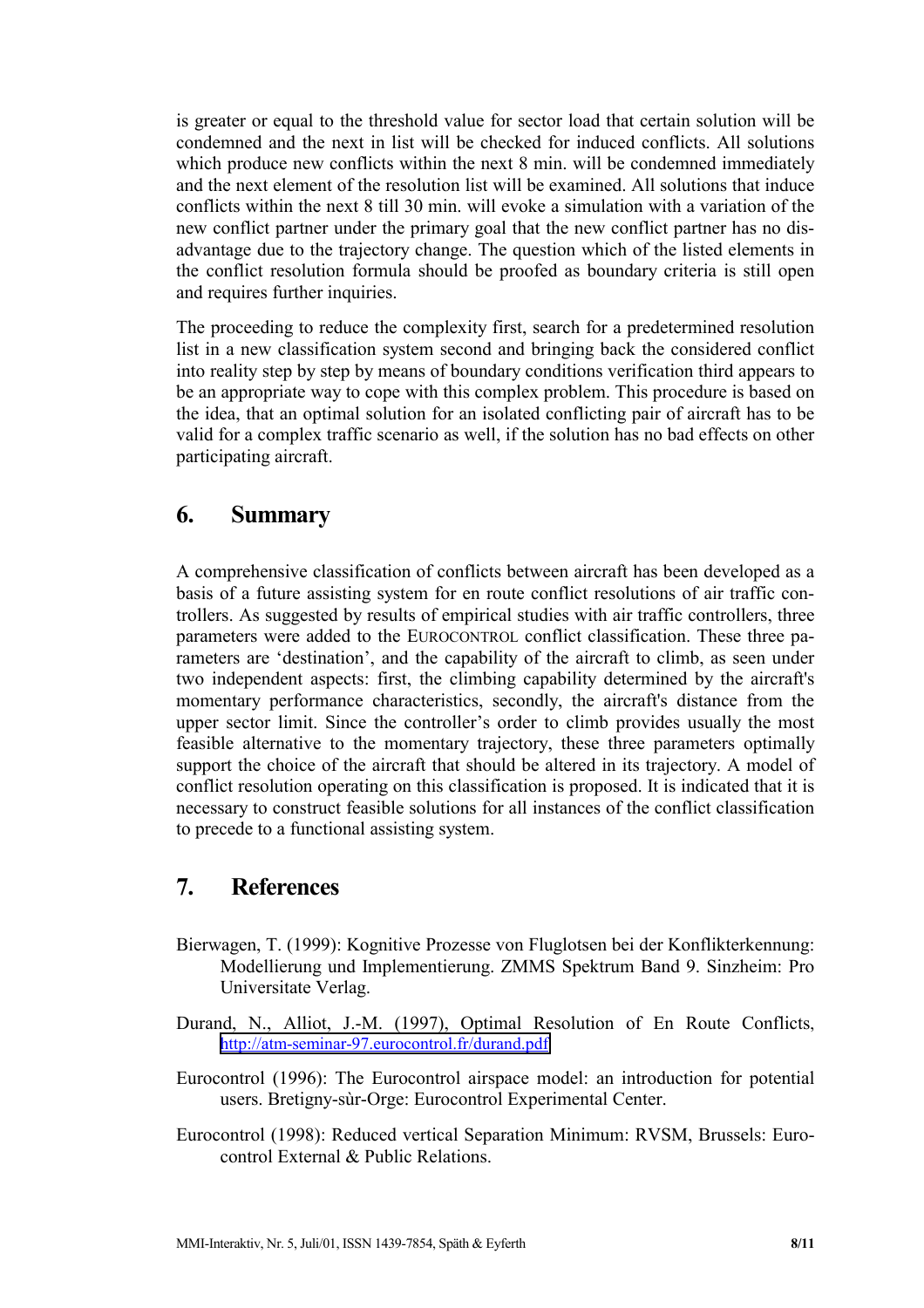- Eurocontrol (1999): European ATM beyond the Millenium: The ATM Strategy for the year 2000+, Brussels: Eurocontrol External & Public Relations.
- Fricke, M., Jungermann, H., Eyferth, K. (2000): Mensch-Maschine-Interaktion in Kooperativen Systemen der Flugsicherung und Flugführung: Kapazitätsmanagement und Arbeitsstruktur in einem kooperativen ATM, unpublished Report, Berlin: Technische Universität.
- Fricke, M., Hüttig, G., Jungermann, H., Eyferth, K., Friesdorf, W. Timpe, K.-P. (2001): Abschlußbericht der Forschergruppe zum Thema: Mensch-Maschine-Interaktion in kooperativen Systemen der Flugsicherung und Flugführung, unpublished Report, Berlin: Technische Universität.
- Granger, G., Durand, N., Alliot, J.-M. (2001), Optimal Resolution of En Route Conflicts, http://www.recherche.enac.fr/cgi- bin/search?file=atm2001geraud&todo=pdf [&type=articles](http://www.recherche.enac.fr/cgi-bin/search?file=atm2001geraud&todo=pdf&type=articles)
- Mensen, H., (1989): Moderne Flugsicherung Organisation, Verfahren, Technik, Berlin: Springer Verlag.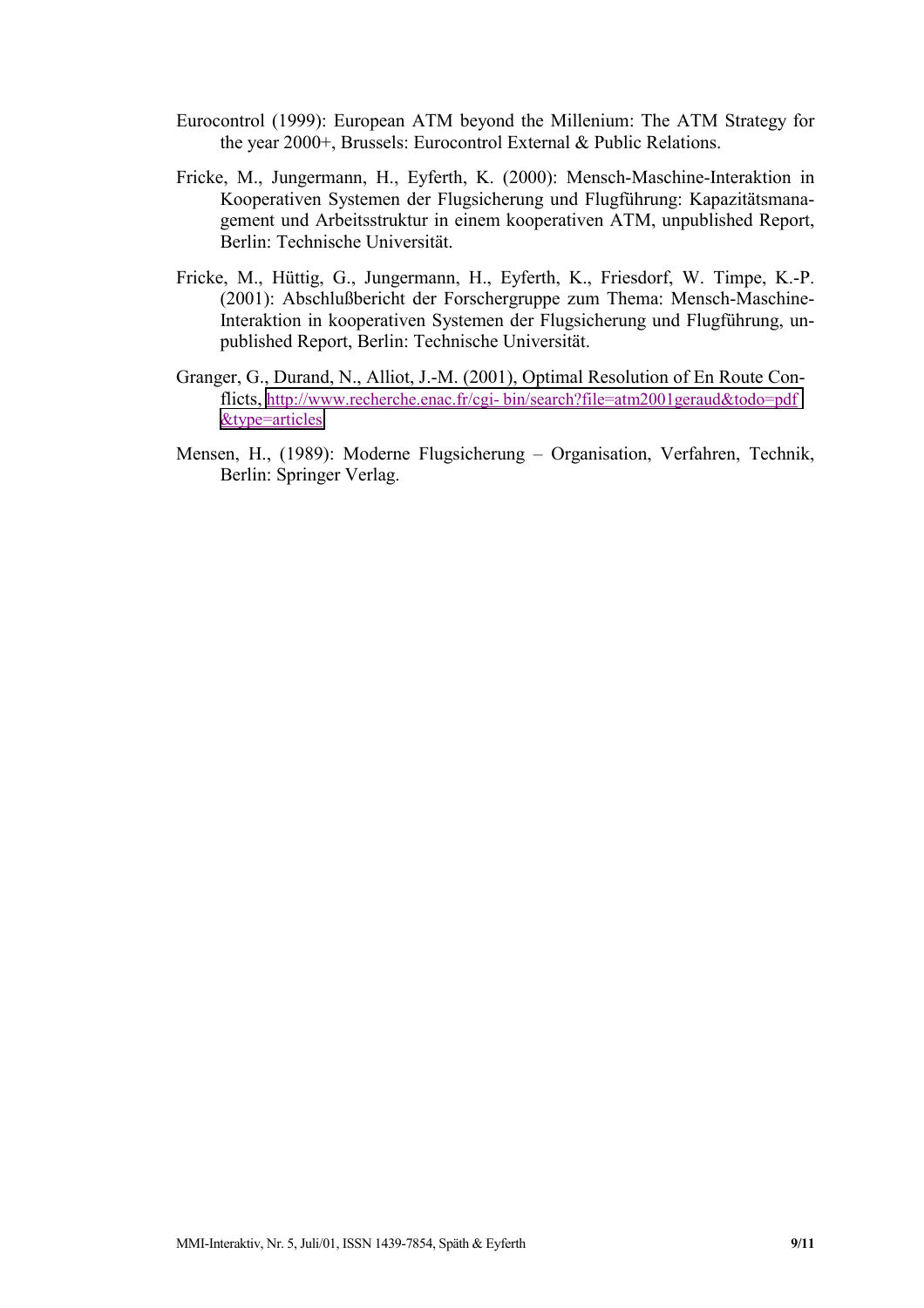